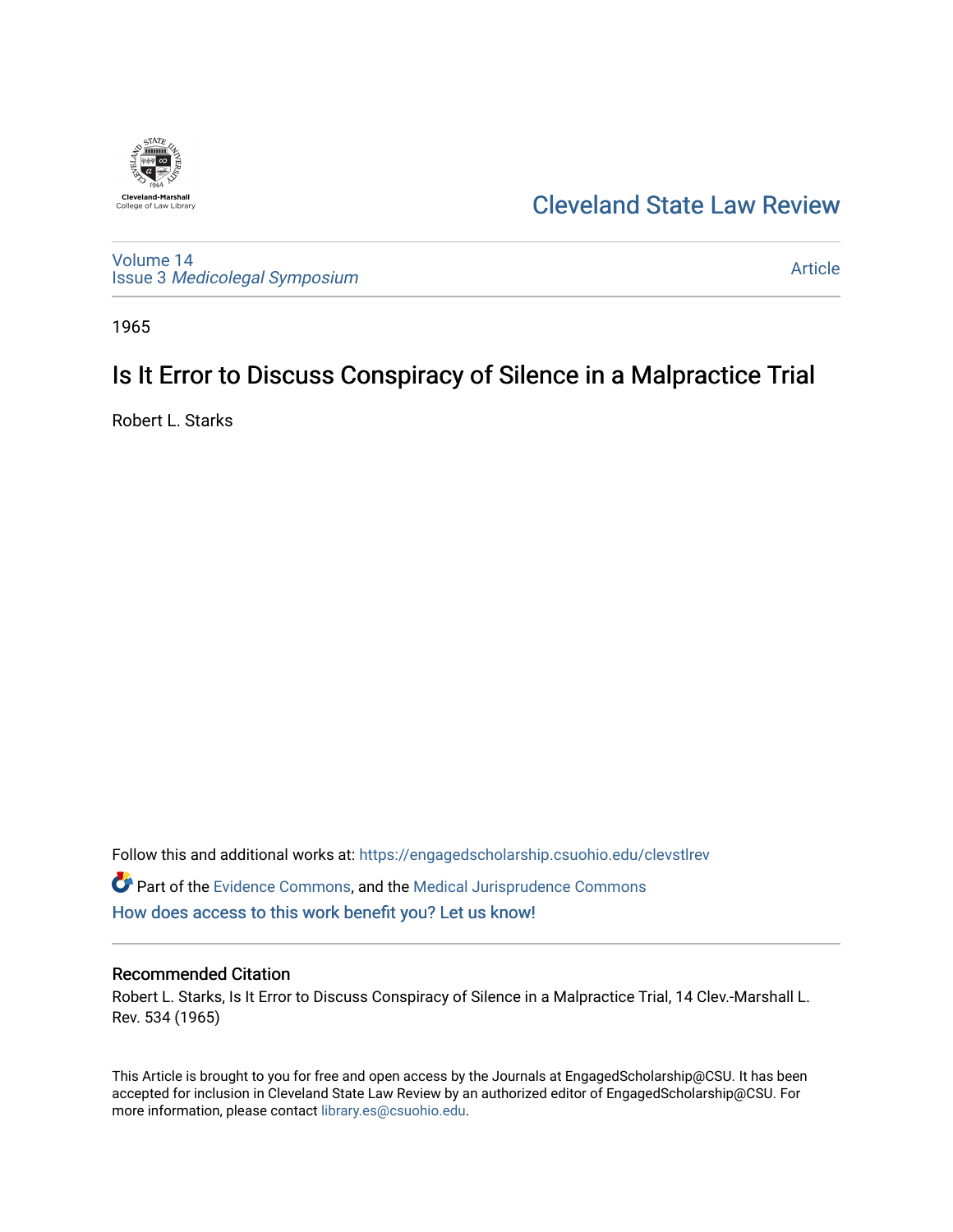## *Is It Error to Discuss Conspiracy of Silence in a Malpractice Trial?*

### *Robert L. Starks\**

**<sup>N</sup>**1903 **THE COURT** in Johnson *v. Winston'* said:

We cannot overlook the well-known fact that in actions of this kind it is always difficult to obtain professional testimony at all. It will not do to lay down the rule that only professional witnesses can be heard on questions of this character, and then, in spite of the fact that they are often unwilling, apply the rules of evidence with such stringency that their testimony cannot be obtained against one of their own members.

Sixty years later, in 1963, the Court in *Morgan v. Rosenberg2* said:

The apparent failure of this doctor to cooperate in this proceeding is a matter of concern to this court. We are aware of the difficulty that lawyers face in procuring the testimony of some medical men in this type of action.

That the conspiracy of silence has existed for over 60 years, exists today, and creates a problem in the proper administration of justice, is so well established that it need not be debated in this note.

#### Avoiding the **Conspiracy**

There have been developments which promote the proper administration of justice in medical malpractice cases where the conspiracy of silence has operated to prevent the use of any expert witness. The application of the doctrine of *res ipsa loquitur* to malpractice cases is one such development.3 Other

(Continued on next page)

**<sup>\*</sup>** B.S. in B.A., Indiana Univ.; C. P. A., Ohio, Ind., **N.** Y.; Second-year student at Cleveland-Marshall Law School of Baldwin-Wallace College.

**<sup>1</sup>** 68 Neb. 425, 430, 94 **N.** W. 607, **609** (1903).

<sup>2</sup> 370 S. W. 2d 685, 695 (Mo. App. 1963) (doctor removed appendix instead of gall bladder).

**<sup>3</sup>** Salgo v. Leland Stanford, Jr. University Board of Trustees, 154 Cal. App. 2d 560, 317 P. 2d 170, 175 (1957). "But gradually the courts awoke to the so-called "conspiracy of silence." No matter how lacking in skill or how negligent the medical man might be, it was almost impossible to get other medical men to testify adversely to him in litigation based on his alleged negligence. Not only would the guilty person thereby escape from civil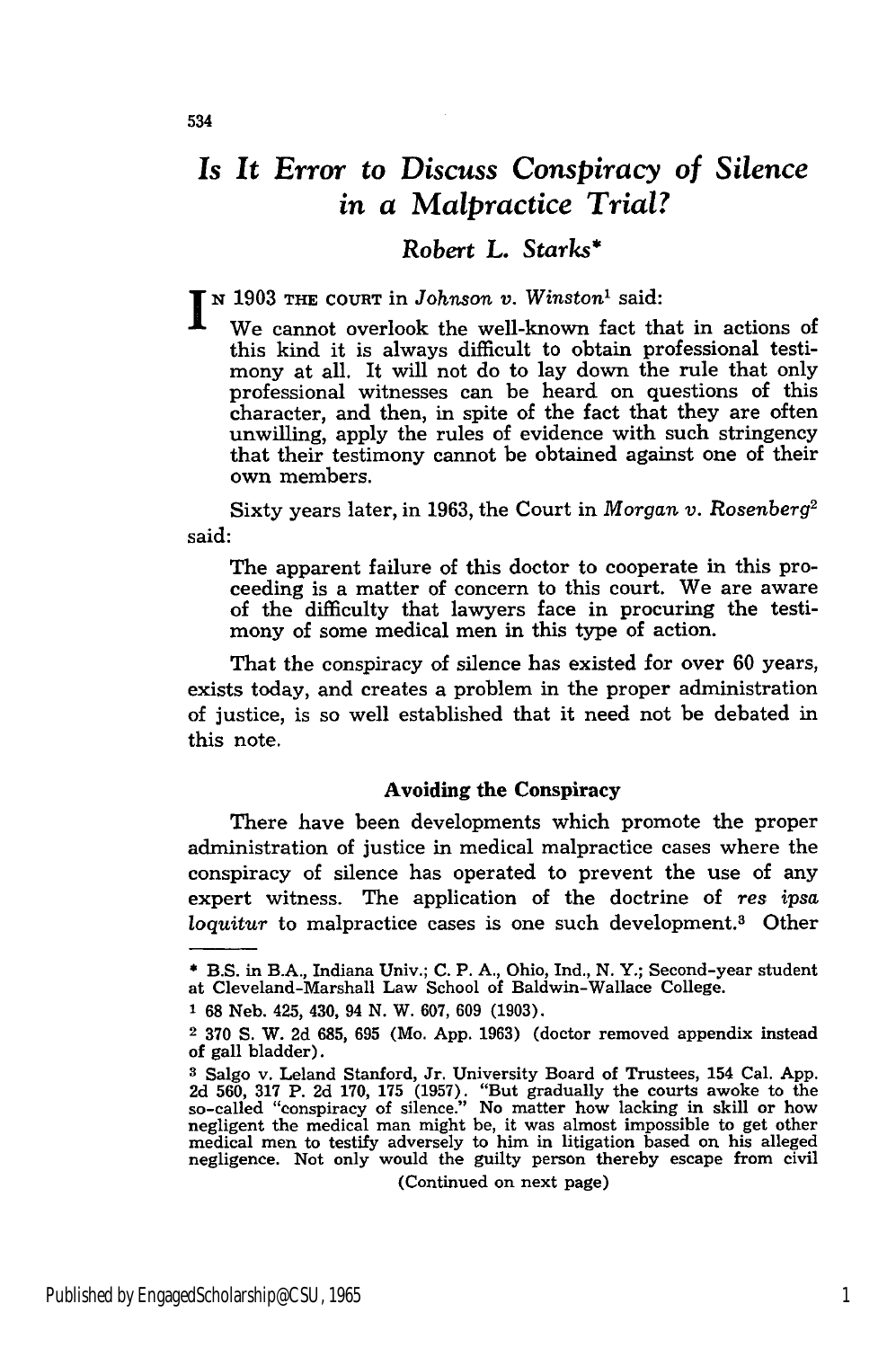developments have been the use of the testimony of the defendant doctor to establish the expert testimony needed by the plain- $\text{tff}$ ,<sup>4</sup> statutes permitting the use of standard medical texts to establish a prima facie case in lieu of expert testimony, $5$  and enlarging the scope of matters within laymen's knowledge.<sup>6</sup>

In *Michaels v. Spiers,7* the Court held that the jury was authorized to infer from the circumstances that the defendant doctor was negligent,

**. ..**notwithstanding absence of direct expert testimony to this effect and *in the face* of *expert testimony* to *the* contrary. (Italics added.)

In *Wickoff v. Jamess* it was held that the extrajudicial admission of the defendant doctor was sufficient expert testimony to establish a prima facie case for the plaintiff. In this case the doctor emerged from the operating room and, as he was walking down the corridor, remarked to the unfortunate patient's husband, "Boy, I sure made a mess of things."

Another significant development aimed at breaking the conspiracy of silence is the enlargement of the concept of the "community" within which the expert witness is required to have a

liability for the wrong he had done, but his professional colleagues would take no steps to insure that the same results would not again occur at his hands. This fact, plus the fact that usually the patient is by reason of anesthesia or lack of medical knowledge in no position to know what occurred that resulted in harm to him, forced the courts to attempt to equalize the situation by in some cases placing the burden on the doctor of explaining what occurred in order to overcome an inference of negligence."

Polsky, The Malpractice Dilemma: A Cure for Frustration, 30 Temp. L. Q. 359 (1957); McCoid, The Care Required of Medical Practitioners, 12 Vand. L. Rev. 549 (1959); Note, 45 Minn. L. Rev. 1019 (1961); Commart, **60** Mich. L. Rev. **1153 (1962);** Note, **77** Harv. L. Rev. **333 (1963).**

<sup>4</sup>Wickoff v. James, **159** Cal. App. 2d 664, 324 P. 2d 661 (1958); McDermott v. Manhattan Eye, Ear & Throat Hospital, **15** N. Y. 2d 20, 203 N. **E. 2d** 469 (1964); Walker v. Distler, 78 Idaho **38,** 296 P. 2d 452 (1956); Oleksiw v. Weidener, 2 Ohio St. 2d 147 (1965); Miles v. Brainin, 224 **Md.** 156, 167 A. 2d **117** (1961); Stephen M. Blaes, Case Notes, Witnesses, **10** Kan. L. Rev. 483 (1962).

**5** Polsky, *supra* n. **3.**

**6** Note, Civil Liability of Physicians and Surgeons for Malpractice, 35 Minn. L. Rev. **186** (1951); Friedman v. Dresel, 139 Cal. App. 2d 333, 293 P. 2d **488** (1956); Johnson v. Vaughn, **370 S.** W. 2d 591 (Ky. App. 1963); Robbins v. Nathan, **189** App. Div. 827, 179 N. Y. Supp. 281 (1919); Taylor v. Milton, 353 Mich. 421, 92 N. W. 2d 57 (1958); Michaels v. Spiers, 144 **S.** 2d **835** (Fla. App. 1962).

*s* Supra, n. 4, at 661

<sup>(</sup>Continued from preceding page)

**<sup>7</sup>***Supra,* n. 6, at 839.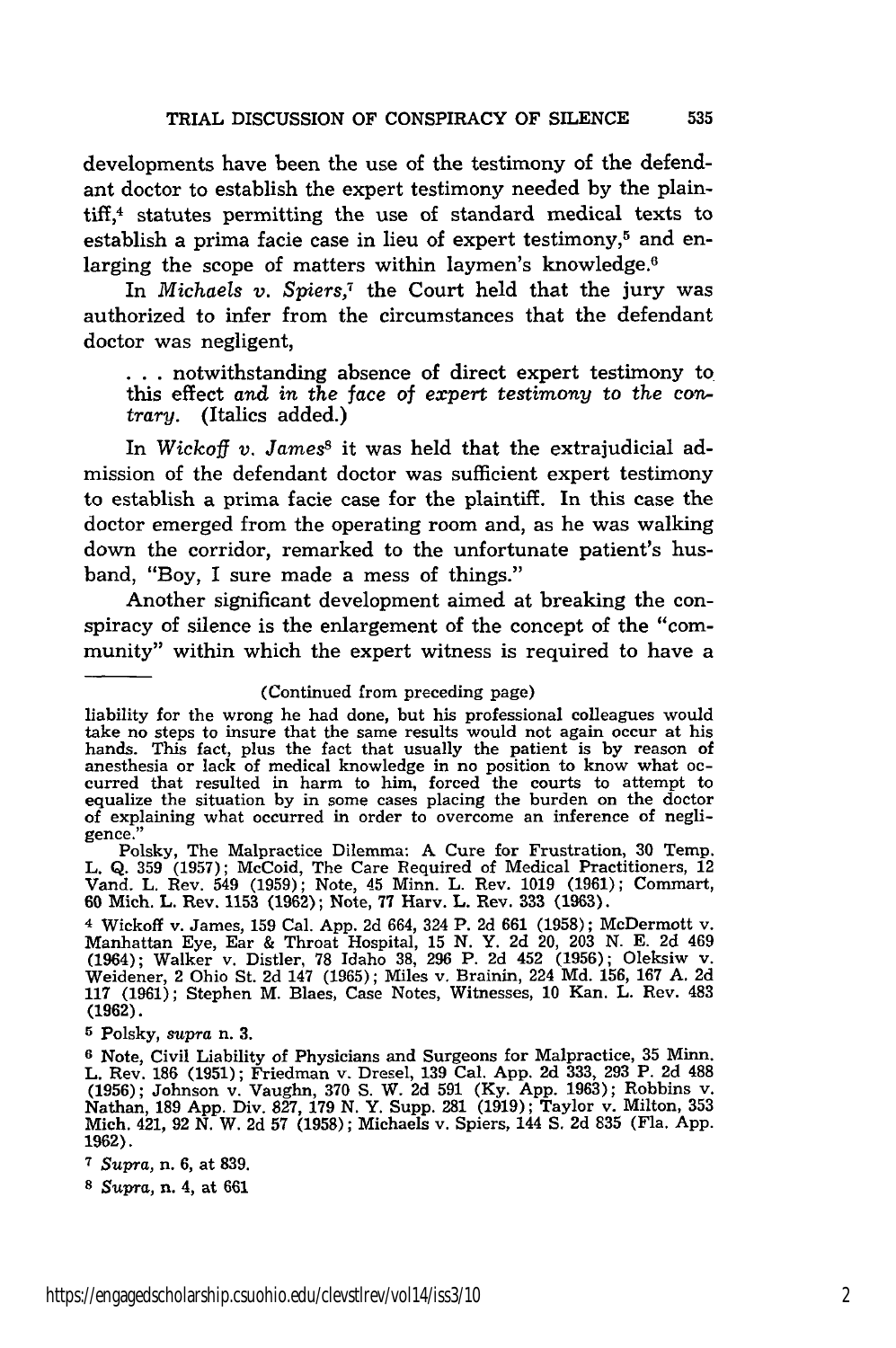knowledge of the standard of care.9 As stated in *Gist v. French'0* the community

... does not mean a village or section of town, but means such area as is governed by the same laws, and the people are unified by same sovereignty and customs.

Thus, expert witnesses have been permitted to testify who would otherwise have been disqualified.

The conspiracy operates, however, with a long arm. In *Julien v. Barker*<sup>11</sup> counsel for the plaintiff had arranged for two doctors from Spokane, Washington, to be present as expert witnesses at a trial in Coeur d'Alene, Idaho. The day before the trial both assured counsel they would be present. That same evening and the next morning they advised that they had changed their minds since they had been intimidated by suggestions and threats by officers and members of the Spokane Medical Society and by agents of medical malpractice insurance companies, and because of such intimidation they refused to testify as experts.

Assuming that the plaintiff is able to get his case to the jury, either without an expert witness or with only one,<sup>12</sup> perhaps from another community, the conspiracy still operates to his prejudice. The defendant will produce an entire panel of his medical luminaries to testify in his behalf.<sup>13</sup> The plaintiff should have some method of overcoming the obvious prejudice that this barrage of testimony creates in the minds of the jurors.

(Continued on next page)

**<sup>9</sup>** Gist v. French, 136 Cal. App. 2d 247, **288** P. 2d **1003 (1955)** (overruled on other grounds), 353 P. 2d 934; Sampson v. Veenboer, 252 Mich. 660, 234 N. W. **170 (1931).**

*<sup>1</sup>o* Supra, n. **9,** at **1005.**

**<sup>11 75</sup>** Idaho 413, **272** P. **2d 718** (1954).

**<sup>12</sup>** Huffman v. Lindquist, **37** Cal. **2d** 465, 234 P. **2d** 34 **(1951),** at 46: "But regardless of the merits of the plaintiff's case, physicians who are members of medical societies flock to the defense of their fellow member charged with malpractice and the plaintiff is relegated, for his expert testimony, to the occasional lone wolf or heroic soul, who for the sake of truth and justice has the courage to run the risk of ostracism **by** his fellow practitioners and the cancellation of his public liability insurance policy."

**<sup>13</sup>**Belh, "Ready for the Plaintiff," **30** Temp. L. **Q.** 408 **(1957),** at 415; "... a whole panel of their medical luminaries (state and national presidents, secretaries and sergeants-at-arms of the various medical specialty societies) to testify for them," in writing about the defendant doctors in a malpractice case, and, page 409; **"I** lost that first malpractice case. **Why?** Because I couldn't persuade a single one of this drunken doctor's colleagues to testify to the obvious in court. Worse than that. Five doctors testified in his behalf, including the head of one of our largest university hospitals,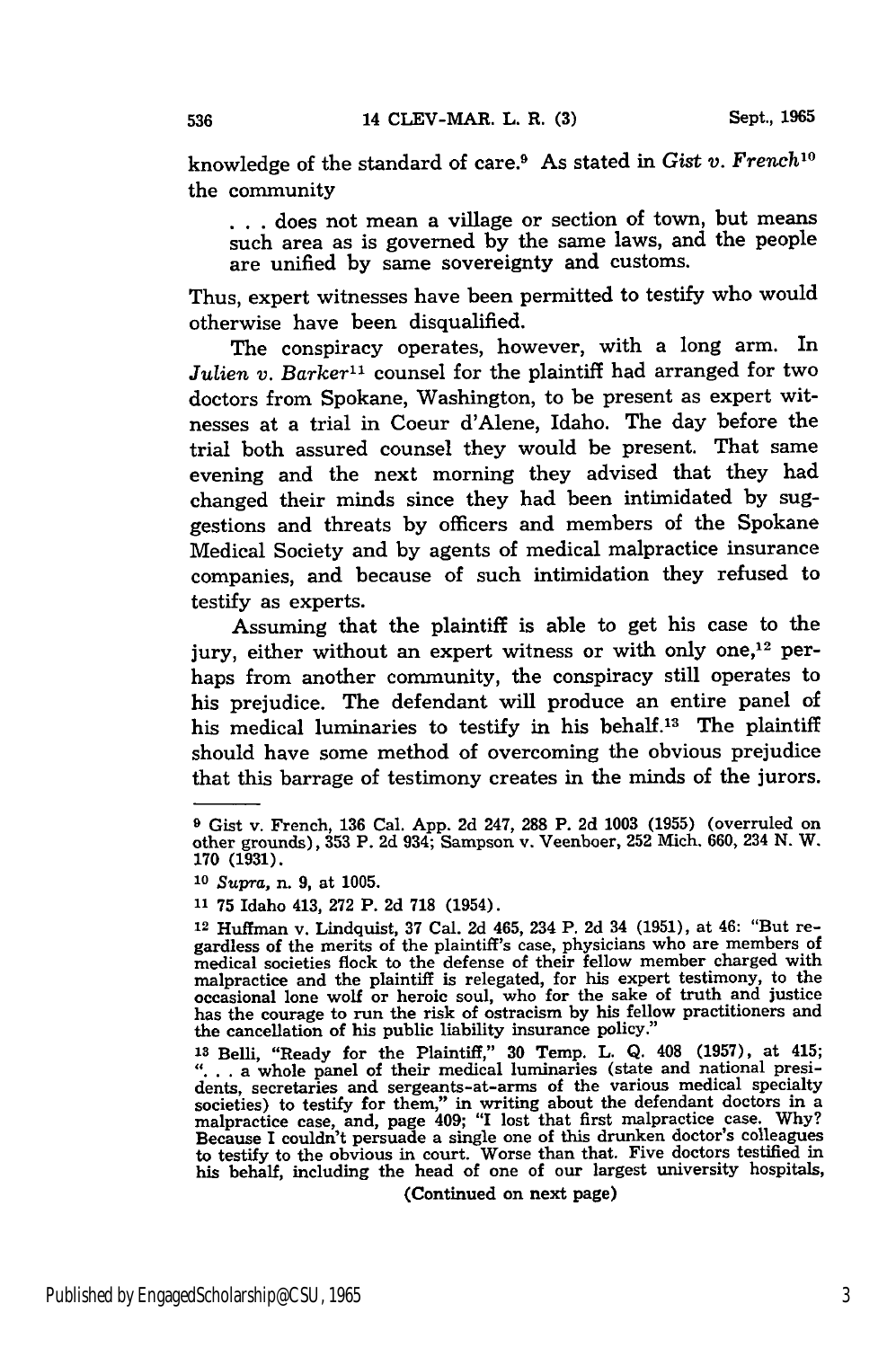#### **Reversible Error?**

May the plaintiff bring before the jury the conspiracy of silence and explain how it has operated to his prejudice without risking reversible error? It is first necessary to consider the attitude of the courts within the particular jurisdiction. In a minority of states, the rule is that if there is any improper argument or "misconduct," the complaining party is entitled to reversal as a matter of law *unless* it can be shown affirmatively that no prejudice resulted.<sup>14</sup> In other jurisdictions, however, a cause will not be reversed unless the misconduct was willful or persistent and unless it can be shown that substantial prejudice resulted and was harmful to the complaining party.15 "Harmful" in this regard means that the complaining party was deprived of a fair trial,<sup>16</sup> the jury was misled,<sup>17</sup> or that a miscarriage of justice resulted.<sup>18</sup>

In Corkey vs. Greenberg<sup>19</sup> it was stated that in order to be reversed it must appear that prejudice resulted or that a different result would have been probable except for the misconduct. In *Schmitt v. American Indemnity Co.*<sup>20</sup> it was held that the Supreme Court cannot *presume* that there has been injury to the complaining party because of improper argument, and the Court must find affirmative evidence of prejudicial effect, *regardless of how improper the remarks were.* (Italics added.) In this case, the Court related the determination of prejudicial effect to the amount of damages, and in the absence of excessive

#### (Continued from preceding page)

who got on the witness stand, gritted his teeth and swore that what the erring doctor had done was 'good practice'!"; Sampson v. Veenboer, *supra,* n. 9, at 171, "To prove negligence, a Dr. Louis Thexton, of Chicago, testified as an expert on behalf of plaintiff. Defendant and a number of prominent surgeons of Grand Rapids attempted to refute plaintiffs claims."

<sup>14</sup>**3** Am. Jur. 620; Entzminger v. Seigler, **186** So. Car. 194, **195 S. E.** 244 (1938); Ramirez v. Acker, 134 Tex. 647, 138 **S.** W. 2d 1054 (1940).

**<sup>15 5</sup>A, C. J. S.** 856; Ferrate v. Key System Transit Lines, **165** Cal. App. **2d 391,** 331 P. 2d 991 (1958); Stephens v. Mendenhall, 287 **S.** W. **2d 259** (Tex. Civ. App. 1956); Corkery v. Greenberg, 253 Iowa 846, 114 **N.** W. **2d 327** (1962); Schmitt v. American Indemnity Co., 266 Wis. 557, 64 **N.** W. 2d 394 (1954); Bruner v. Gordon, **309** Ky. 29, 214 **S.** W. 2d 997 (1948); Hoffer v. Burd, **78 N. D. 278,** 49 **N.** W. **2d 282 (1951).**

**<sup>16</sup>**Hoffer v. Burd, *supra,* n. **15.**

**<sup>17</sup>**Stephens v. Mendenhall, *supra,* n. **15.**

**<sup>18</sup>**Ferrate v. Key System Transit Lines, *supra,* n. **15.**

**<sup>19</sup>***Supra,* n. **15.**

**<sup>20</sup>***Supra,* n. **15.**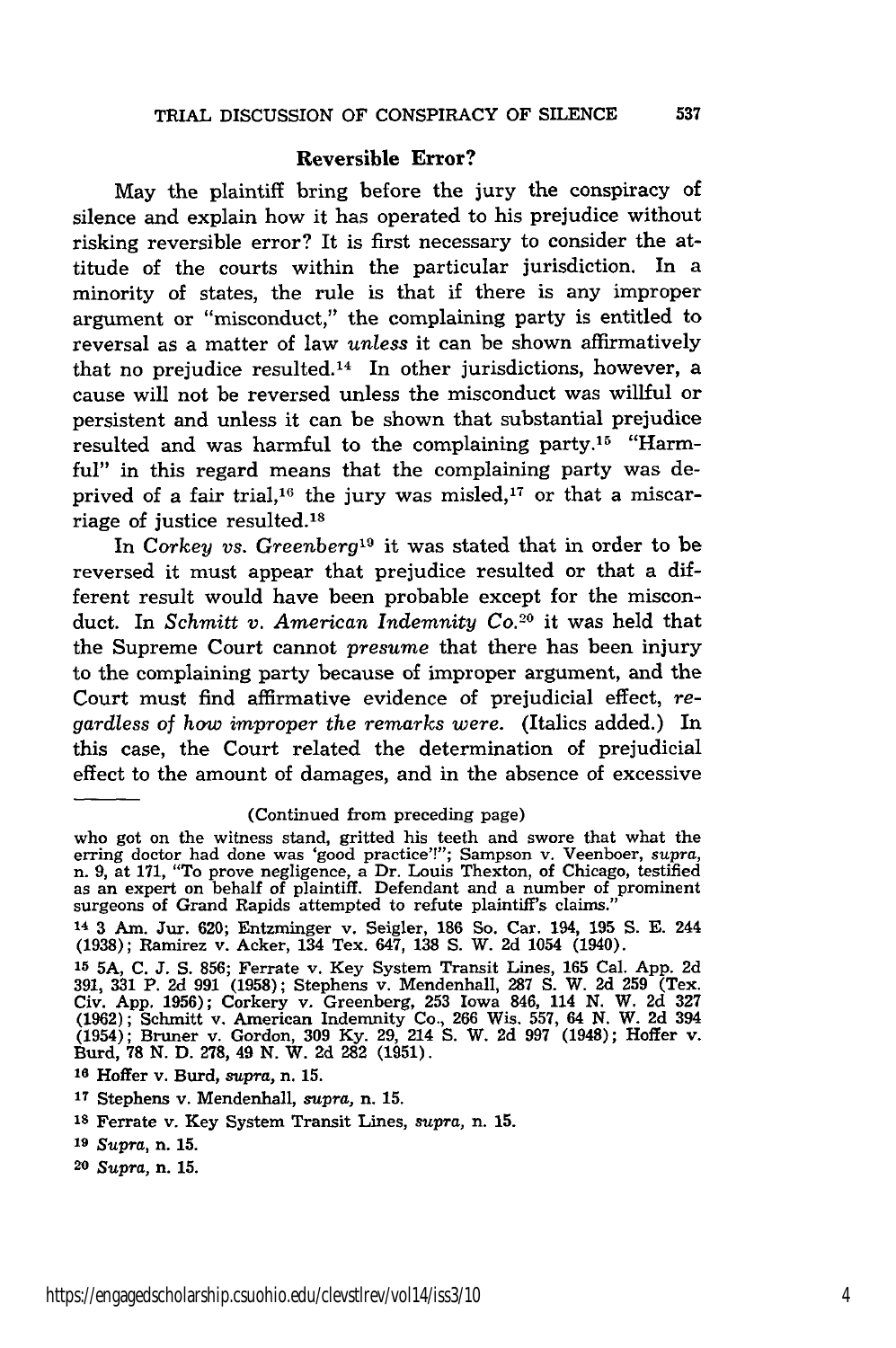damages, and in the absence of an attack on the amount awarded, the improper remarks were not prejudicial.

It is difficult to conceive how a court could find an explanation of the conspiracy of silence to be grounds for reversible error under these latter rules, especially since the prejudice is merely an offset to that created **by** the adverse party.

The opposing counsel must, in most cases, raise any objection during the argument.<sup>21</sup> The reasoning on this point is clearly spelled out in *Ramirez v. Acker.22* If the argument is so prejudicial or inflammatory that any instruction from the trial court to the jury to disregard it could not cure the error, then counsel is not bound to object, and it may be considered on appeal. If, however, the argument is such that correction or instruction **by** the trial court to the jury to disregard the argument will cure the error and render it harmless, objection must be made at the time and failure to object waives the error.<sup>23</sup>

#### Arguing Conspiracy of Silence

The writer has not been able to find any case decided squarely on the point of whether the conspiracy of silence argument, in itself, is so prejudicial as to cause reversal. We can therefore only attempt to surmise a conclusion as to the probable result.

The nearest case on point appears to be Gist *v. French.24* In this case, the trial judge himself commented:

'The courts have recognized that where it's confined to the community the difficulty of getting other doctors to testify in a proceeding of this type [is well known]. They are reluctant to do it.'

On review, the District Court of Appeal, in commenting on this assignment of error, said:

The court's remark carried no evil implications. It was merely an open recognition of the truth of the popular legend that doctors are reluctant to testify to the negligence or incompetency of their fellows of the same vicinity.

**<sup>21</sup>**Gist v. French, *supra,* n. **9;** McCown v. Jennings, **209 S.** W. **2d** 408 (Tex. Civ. App. 1948); Greathouse v. Mitchell, 249 S. W. 2d 738 (Ky. App. 1952); Horn v. Atchison, Topeka & Santa Fe Railway Co., 39 Cal. Rptr. 721, 394 P.<br>2d 561 (1964 U. S. Sup. Ct. app'l pending).

**<sup>22</sup>***Supra,* n. 14.

**<sup>23</sup>**4A **C. J. S. 913.**

**<sup>24</sup>***Supra,* note **9,** at **1010.**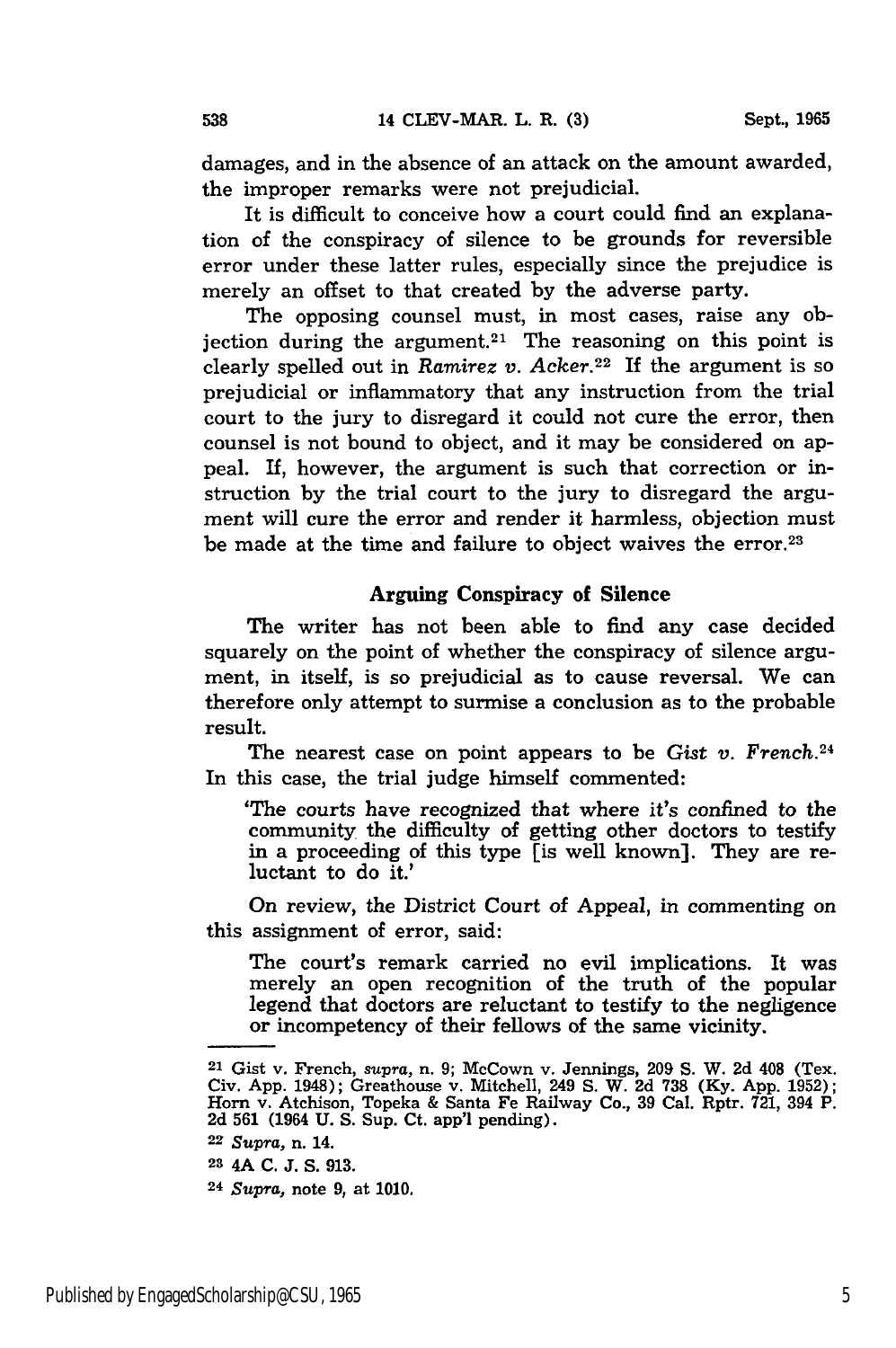The court held that the trial judge's remark was not reversible error in that counsel did not object at the time, and therefore waived objection, and that the judge instructed the jury not to be influenced **by** any of the comments he had made.

Counsel for plaintiff made extensive references to the difficulty of getting doctors to testify and referred to the situation as a "close combine." The remarks were set out in the margin of the case. Counsel went further in his argument than was necessary to establish the conspiracy of silence, and it was obviously inflammatory and an appeal to prejudice. Reversal was not granted, however, for three reasons:

- **1)** The judge has repeatedly cautioned the jury to decide the case solely upon the evidence and to ignore repartee between counsel.
- 2) The appellant had accused the plaintiff of not producing her current personal physician to testify, and this in turn led to the argument **by** plaintiff concerning the conspiracy of silence.
- **3)** The conduct of the complaining party was just as bad or worse than that of the respondent.

#### Conclusions

In a situation where plaintiff has been unable to secure an expert witness<sup>25</sup> or the doctor currently treating the plaintiff refuses to testify,26 or where the defendant has produced a large number of experts on his behalf, $27$  counsel should attempt to explain the plaintiff's lack of experts.

If the defendant's counsel should himself comment on the lack of expert witnesses for the plaintiff, this would clearly permit counsel for plaintiff to explain the conspiracy of silence

**<sup>25</sup>**Julien v. Barker, *supra,* n. **11;** Agnew v. City of Los Angeles, **82** Cal. **App. 2d 616, 186** P. **2d** 450 (1947); Morrill v. Komasinski, **256** Wis. 417, 41 **N.** W. **2d 620 (1950);** Steiginga v. Thron, **30 N. J.** Super. 423, **105 A. 2d 10** (1954), at **11;** "Plaintiffs sought an adjournment that Monday because on the preceding Saturday, at 5:12 P. M., Dr. James V. Ricci of 30 E. 76th Street, New York, N. Y., a professor of gynecology and obstetrics at the New York College of Medicine, who was the only expert witness retained on plaintiff's behal thought' to testify against 'a brother practitioner.' This, even though as it is said, he then reiterated the respects wherein the defendant had been negligent."

**<sup>26</sup>**Morgan v. Rosenberg, *supra,* n. 2; Gist v. French, *supra,* n. **9.**

**<sup>27</sup>**Sampson v. Veenboer, *supra,* n. 9.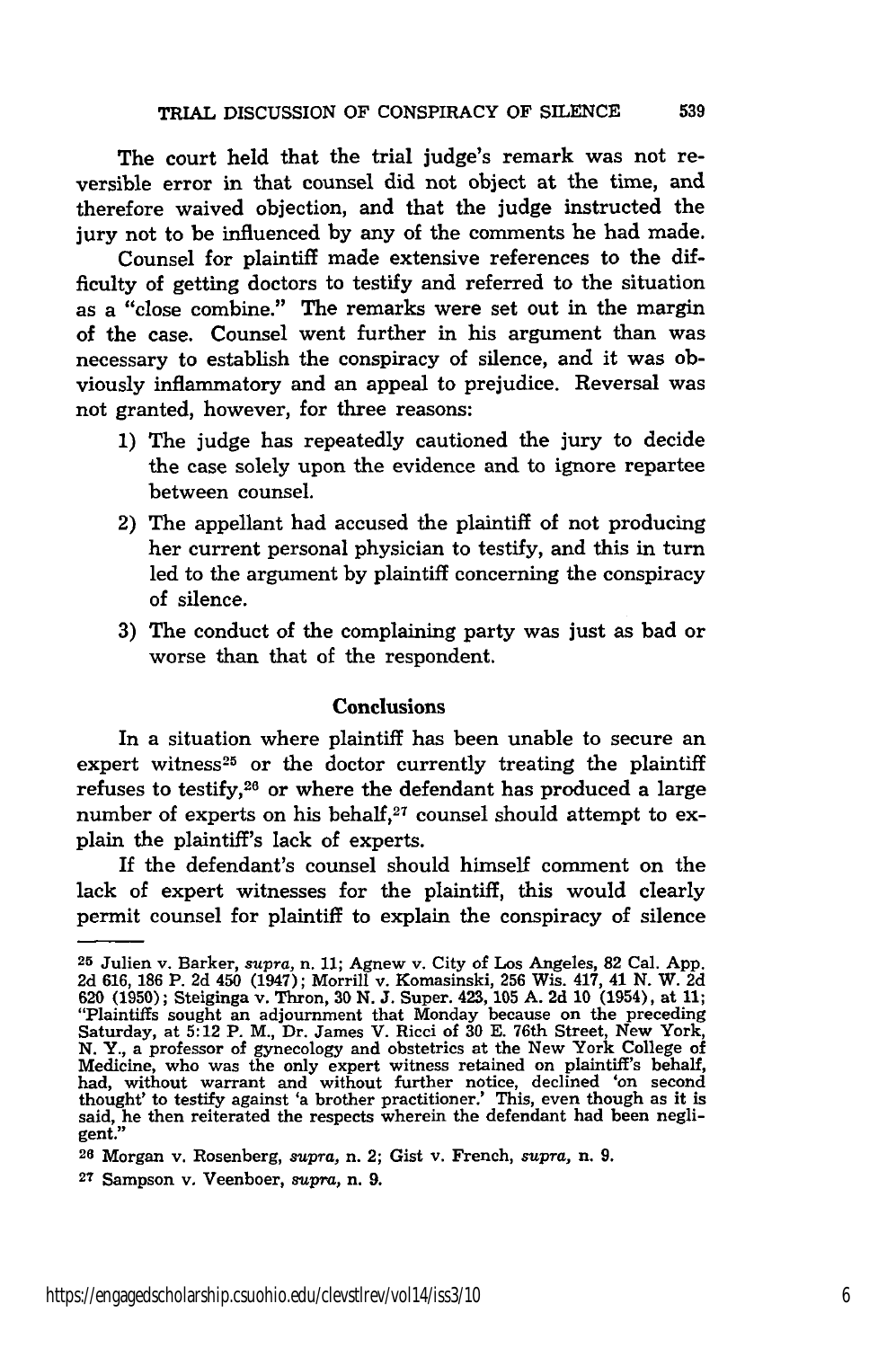to the jury. The effect of misconduct or improper argument **by** one counsel is mitigated if it has been invoked **by** opposing counsel, or if it relates to a matter injected into the case **by** his adversary.<sup>28</sup> In *Gist v. French*<sup>29</sup> it was succinctly stated:

The language of respondent's counsel of which appellant complains pales beside that of appellant's attorneys. They opened all valves and stoked the furnace. They invoked glamorous adjectives, accused their adversaries of villainy and charged the adverse witnesses with perjury and depravity.

Reference to the conspiracy of silence could also be defended on the "common knowledge" theory. An argument will not be improper or prejudicial because it relates to a matter outside of the record if it is a subject within the common knowledge of the jury.<sup>30</sup> In *Moore v. Parrish*<sup>31</sup> it was thus stated:

Possibility of injury from alleged improper argument of counsel must be measured by its relation to entire case and to facts well known to jury and which are in mind of jury whether called to their attention or not.

Strictly speaking, the statement referred to was out of record, *and yet it related to a subject as well known to the average juror as the ten commandments.* (Italics added.)

The fact that the reluctance is so frequently referred to by the court itself would indicate that it is a matter of common knowledge.<sup>32</sup> Popular magazines have carried articles on the subject.3 <sup>3</sup>

**<sup>31</sup>***Supra,* n. **30,** at **315** and **318.**

**<sup>32</sup>**Tadlock v. Lloyd, **65** Col. 40, **173** P. 200, 202 **(1918):** "The code of ethics among physicians is frequently a bar to securing positive testimony or questions such as are here involved." (Overruled 263 P. 2d 314); Butts v.<br>Watts, 290 S. W. 2d 777, 779 (Ky. App. 1956): "But the notorious unwilling-<br>ness of members of the medical profession to testify against one another impose an insuperable handicap upon a plaintiff who cannot obtain professional proof"; Christie v. Callahan, 124 F. 2d **825, 828** (C. A., D. C. 1941):

(Continued on next page)

**<sup>28 88</sup> C. J. S. 337;** Gist v. French, *supra,* n. **9;** McCown v. Jennings, *supra,* n. 21; Kellerher v. Porter, **29** Wash. **2d 650, 189** P. **2d 223** (1948); Darling II v. Charleston Community Memorial Hospital, **50** Ill. **App. 2d 253,** 200 **N. E. 2d** 149 (1964).

**<sup>29</sup>**Supra, n. **9,** at **1013.**

**<sup>30 88</sup> C. J. S. 355; 5A C. J. S. 856;** Moore v. Parrish, **70 S.** W. **2d 315** (Tex. Civ. **App.** 1934); Rice v. Hill, **315** Pa. **166, 172 A. 289** (1934): "Counsel during the course of their arguments cannot be permitted to assume the role of **unsworn** and unrestricted witnesses, though they do have the right to **use** well-known facts from history and literature and current events to strengthen and embellish their arguments"; Stephens v. Mendenhall, *supra,* n. **15.**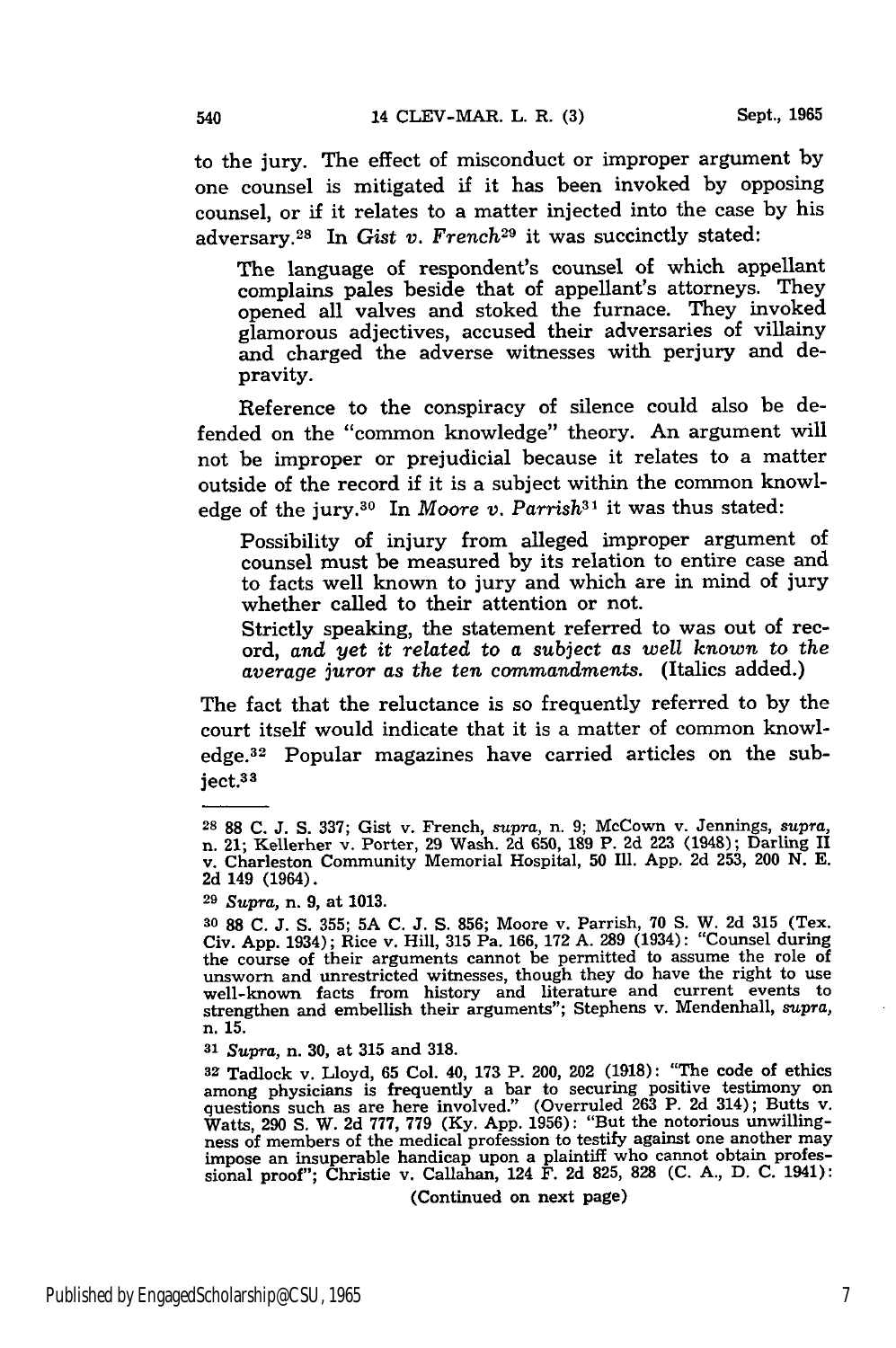Practicing attorneys and legal writers advocate that the subject be brought to the jury in *voir dire* examination and in argument. In *Trial* of *Medical Malpractice34* the authors state that counsel should offer an explanation of why plaintiff has less expert testimony in support of his case than the defendant offers in defense.

In *Modern Techniques in the Preparation and Trial of a Medical Malpractice Suit.35* Mr. Fitz-gerald Ames, Sr. lists several questions that may be used in *voir dire* as follows:

Would you be prejudiced against my client, or against me as his attorney, if, as a result of the reluctance of doctors to testify against each other, we are unable to produce a doctor to testify against the defendant? Would you be prejudiced against my client or me if, as a result of the reluctance of doctors in this community to testify against each other, we are required to produce a doctor from another community to testify against the defendant doctor?

#### (Continued from preceding page)

"Physicians, like lawyers, are loath to testify a fellow craftsman has been negligent, especially when he is highly reputable in professional character, as are these defendants"; Stockham v. Hall, 145 Kan. 291, 65 P. 2d 348, 349 (1937): ". **. .** and there is quite understandable reluctance on the part of expert witnesses to give testimony tending to reflect on the professional skill of a fellow craftsman"; Morrill v. Komasinski, supra, n. **25,** at 622: "That plaintiff was unable to obtain medical witnesses in her behalf appears clearly: she and her counsel advised the trial court that they consulted six or seven physicians and surgeons licensed to practice in Wisconsin, and were advised that the diagnosis and treatment accorded plaintiff by defendants were faulty but that they would not appear and testify"; Reynolds v. Struble, **128** Cal. App. 716, 18 P. 2d 690, 696 (1933): "In the instant case the witnesses testifying for the defendant on the points under discussion did display a direct interest in the outcome of the case. One testified that he was unalterably opposed to malpractice cases, regardless of the facts. Almost all of them testified that they were acting without fee or charge as a professional duty, as it were, to repel the inference that might arise against physicians and surgeons as a class. It was shown that some of the medical witnesses had approached the plaintiff's witness and attempted to intimidate him or at least to dissuade him from testifying under pain of os- tracism"; Bartholomew v. Butts, **232** Iowa 776, 5 N. W. 2d 7, 9 (1942): "In considering the sufficiency of the evidence in malpractice cases, other courts have commented on the natural reluctance of physicians to testify against<br>a fellow doctor, especially one who is reputable"; Steiginga v. Thron, *supra*,<br>n. 25, at 11: "The circumstances of the case must be looked at in th of **...** the matter is of sufficient public concern to call for plain speaking-a shocking unethical reluctance on the part of the medical profession to accept its obligation to society and its profession in an action for malpractice."

**33** Wylie, The Doctor's Conspiracy of Silence, Redbook (March, 1952); Silverinan, Medicine's Legal Nightmare, Saturday Evening Post (April 11, 1959); Shalett, Can We Trust All Our Doctors?, Ladies Home Journal (Mar., 1953); Peters, When Your Doctor Fears His Patients, Good Housekeeping (Sept., 1959).

34 Louiseil & Williams, Trial of Medical Malpractice Cases, **337** (1960). **35** 12 Vand. L. Rev. 649, **650** (1959).